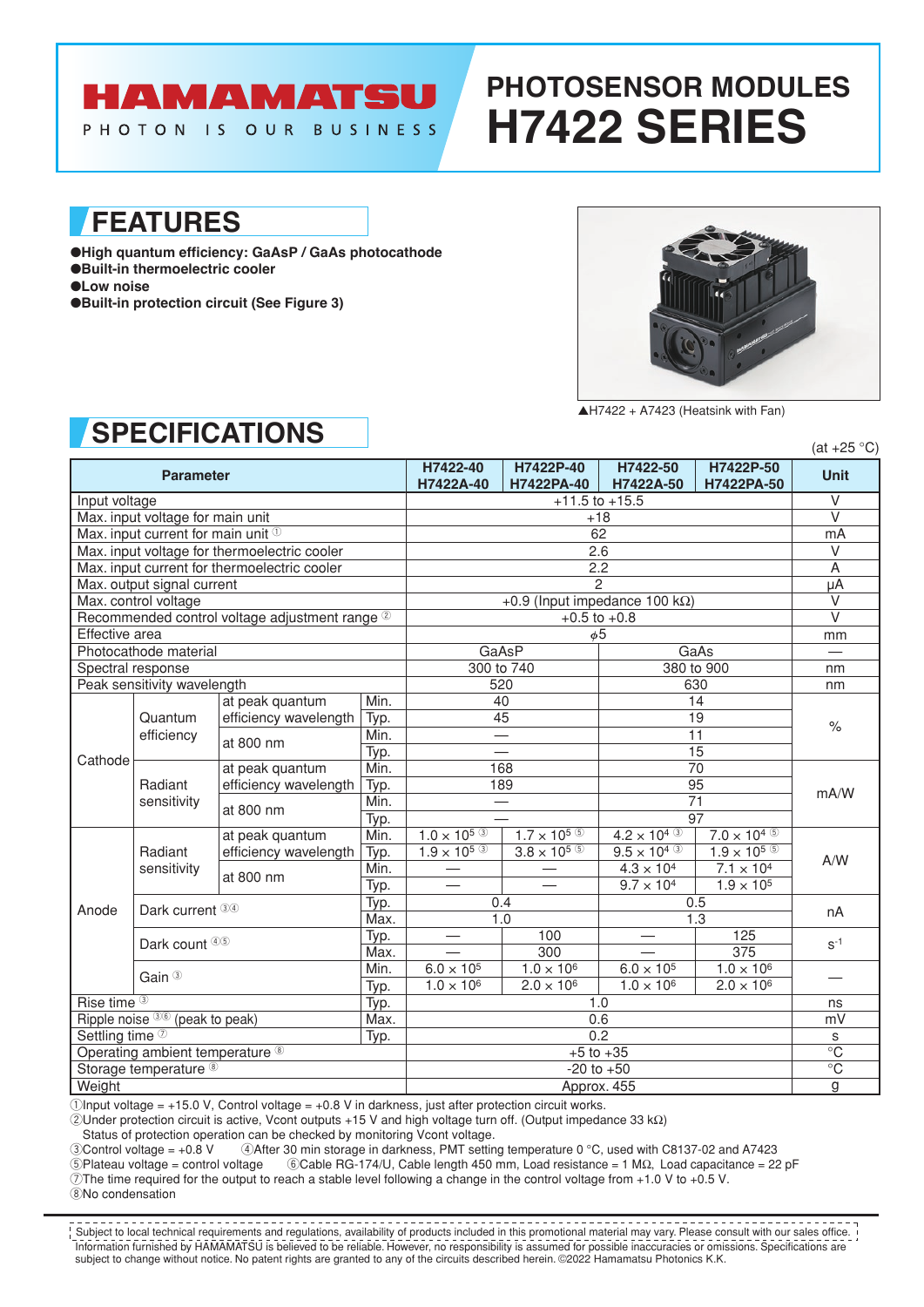## **COOLING SPECIFICATIONS**

| <b>Parameter</b>                                                             | H7422 series           | Unit    |
|------------------------------------------------------------------------------|------------------------|---------|
| Cooling method                                                               | Thermoelectric cooling |         |
| Max. cooling temperature $(\Delta T)^{(9)}$                                  |                        | $\circ$ |
| Time to reach Max. cooling temperature <sup>(9)</sup>                        | Approx, 5              | min     |
| $\bigcirc$ learned connected to the case of located consistence $\bigcirc$ A |                        |         |

 $(9)$ Input current to thermoelectric cooler = 2 A



### Figure 1: Cathode radiant sensitivity



WAVELENGTH (nm)

### Figure 2: Gain



CONTROL VOLTAGE (V)



To prevent damage by excessive light, the H7422-40/-50 has a protection circuit that automatically turns off high voltage if the output current exceeds the preset current limit (approximately 10 µA). This protection circuit works whenever the preset current limit is exceeded, even for a very short moment. For example, in applications such as laser scanning microscopes, the output current may momentarily exceed the preset current limit of the protection circuit. This will trigger the protection circuit and interrupt measurement. For such applications, if the average output current is lower than the PMT module maximum rating  $(2 \mu A)$ , we offer the H7422A-40/-50 series that uses a protection circuit with the preset current limit changed to approximately 50 µA and so allows continuous operation without turning off high voltage even if a momentarily high output occurs.

### Figure 3: Block diagram Figure 4: Dimensional outline (Unit: mm)

**GAIN** 



TPMOA0024ED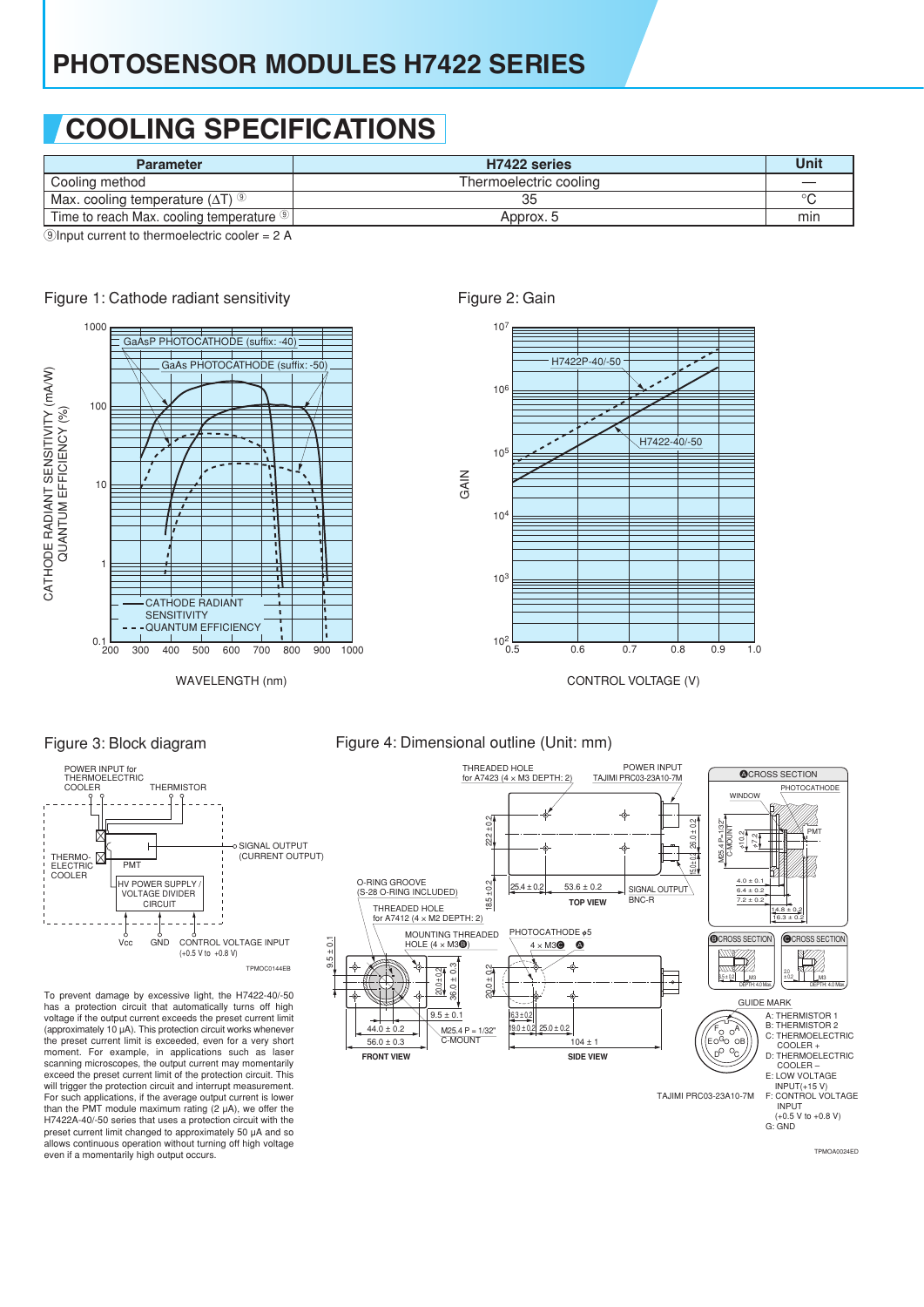### **H7422 SERIES OPTION**



#### ● **Heatsink with Fan A7423**

The temperature of the H7422 outer case rises due to the thermoelectric cooler housed in the case. The A7423 heatsink efficiently radiates away this heat to prevent a temperature rise in the H7422. The A7423 can be easily installed onto the H7422 with four M3 screws. Apply a heat conductive grease onto the joint surface shared by the H7422 and A7423.

|                   | <b>Parameter</b>               | <b>Value</b> | Unit |
|-------------------|--------------------------------|--------------|------|
| Input voltage     |                                | 12           |      |
|                   | During lock                    | 140          | mA   |
|                   | Input current During operation | 90           | mA   |
| Operating voltage |                                | 10.2 to 13.8 |      |
| Weight            |                                | 128          |      |

#### ● **Signal cable E1168-05**

This signal cable is terminated with a BNC connector for easily connecting the H7422 to external equipment.

#### ● **Optical fiber adapter (FC type) A7412**

The A7412 is an FC type optical fiber connector that attaches to the light input window of the H7422. The A7412 can easily be secured in place with four M2 screws.

#### ● C-mount adapter A7413

The A7413 mount adapter is used when a C-mount lens protruding 4 mm or more from the flange-back must be installed onto the H7422.

● **Power supply unit with temperature control C8137-02** The C8137-02 is a power supply unit with a temperature con-

trol function. Just connecting to an AC source of 100 V to 240 V generates the output voltages for the thermoelectric cooler and the A7423 fan, needed for operating the H7422. The photomultiplier tube temperature can be maintained to 0 °C by monitoring the thermistor and regulating the output current for the thermoelectric cooler. Control voltage can be varied by a knob on the front panel.

| <b>Parameter</b>                       | <b>Value</b>    | Unit        |
|----------------------------------------|-----------------|-------------|
| Max. cooling temperature $(\Delta T)$  | 35              | °C          |
| Setting cooling temperature            | U               | $^{\circ}C$ |
| (preset at factory)                    |                 |             |
| AC input voltage                       | 100 to 240      | V           |
| Input voltage frequency                | 50/60           | Hz          |
| Power consumption                      | 30              | V·A         |
| Main circuit output voltage            | $+15$           | V           |
| Max, current for thermoelectric cooler | 2.2             | A           |
| Output voltage for fan                 | 12 <sup>2</sup> | V           |
| Control voltage adjustment range       | 0 to $+0.9$     | V           |
| Weight                                 |                 | kg          |